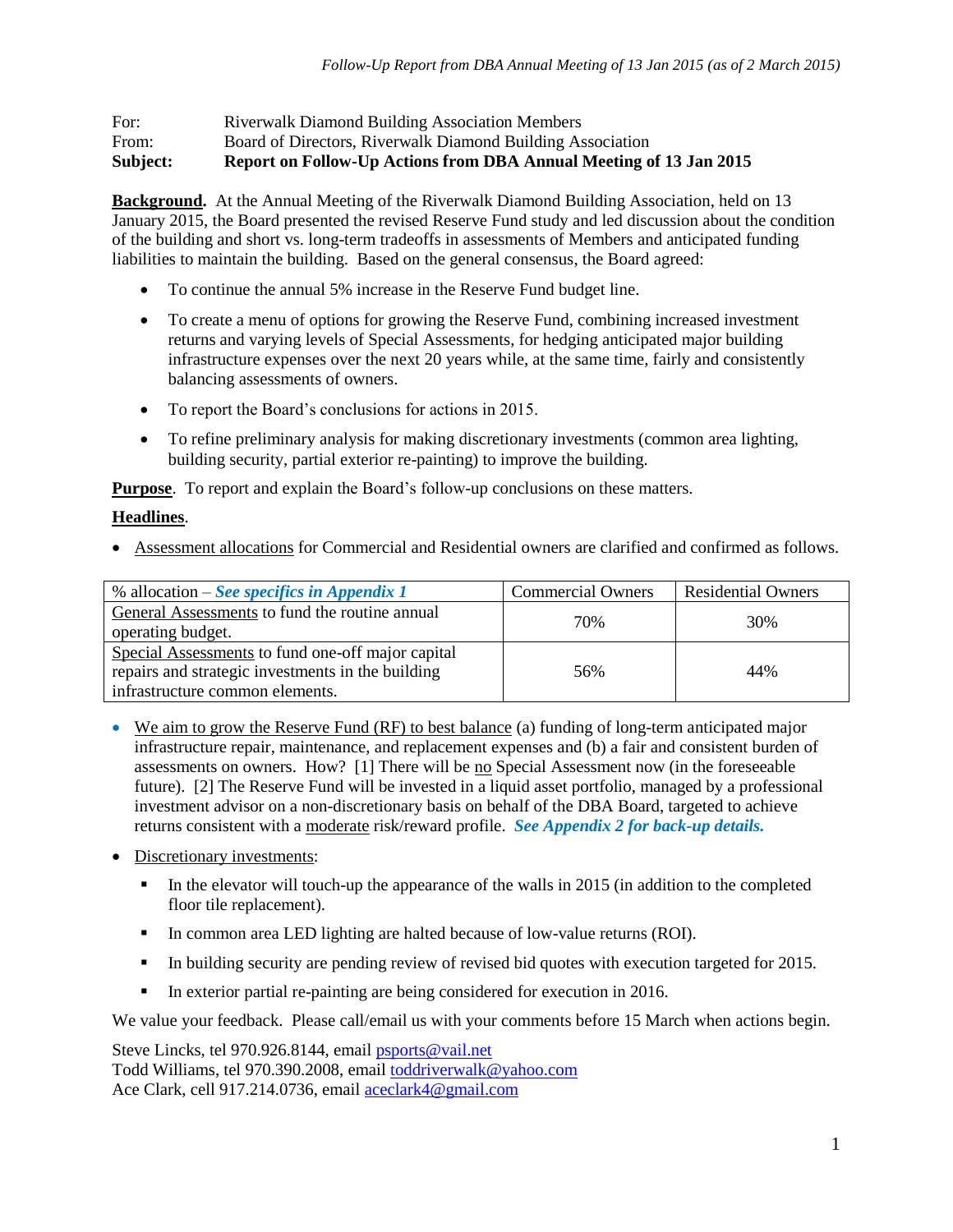#### **Appendix 1: DBA Assessment Allocations**

**General Assessments** for the annual operating budget are allocated 70% to commercial owners and 30% to residential owners. Within these two assessment pools, each respective unit owner pays a monthly assessment prorated to his/her %-share (by square footage) of the total square footage of the respective owner pool.

**Special Assessments** to fund major capital repairs and strategic investments in the building infrastructure common elements are levied by the DBAB on a one-off basis when necessary. As approved by 96% voting by owners and the Board, effective 15 April 2008, assessments are allocated 56% to commercial owners and 44% to residential owners. Rationale:

- Commercial properties "use" the building more, generate higher "wear and tear" on the building, and benefit from the Association services on a more intense and consistent basis than do residential properties; therefore, commercial properties should pay a higher share of normal maintenance and operating expenses.
- All owners bear responsibility for the integrity of our building infrastructure independently of how differentially they "use" the building and generate normal operating "wear and tear". Therefore, owners should pay for one-off major capital expenses for building repair purely on the basis of ownership interest (pure square footage).
- **Impact: different assessment burdens for owners for different** purposes.

The last Special Assessments were \$15k in 2008 to jump-start the Reserve Fund and \$100k in 2010 to fund the major repairs associated with the construction defects of our building. These were assessed at the owner interest rates of 56/44 for commercial/residential owners.

*See the specific figures to the right for a range of Special Assessment options analyzed here.* 

#### RIVERWALK DIAMOND BUILDING ASSOCIATION. 2015 Special Assessment Options Allocations @ 56/44 for Commercial/Residential Owners

|                    | SQ FT  | SQ FT%  | For a DBA SpA of: |           |           |  |  |
|--------------------|--------|---------|-------------------|-----------|-----------|--|--|
|                    |        |         | \$50,000          | \$100,000 | \$150,000 |  |  |
| $C-101$            | 2,395  | 6.02%   | \$3,008           | \$6,015   | \$9,023   |  |  |
| $C-102$            | 1,187  | 2.98%   | \$1,491           | \$2,981   | \$4,472   |  |  |
| C-103W             | 697    | 1.75%   | \$875             | \$1,751   | \$2,626   |  |  |
| C-103 E            | 969    | 2.43%   | \$1,217           | \$2,434   | \$3,651   |  |  |
| $C-104$            | 1,735  | 4.36%   | \$2, 179          | \$4,358   | \$6,536   |  |  |
| C-105              | 753    | 1.89%   | \$946             | \$1,891   | \$2,837   |  |  |
| C-106W             | 1,007  | 2.53%   | \$1,265           | \$2,529   | \$3,794   |  |  |
| C-106 E            | 1,198  | 3.01%   | \$1,504           | \$3,009   | \$4,513   |  |  |
| C-107 W            | 626    | 1.57%   | \$786             | \$1,572   | \$2,358   |  |  |
| C-107 E            | 1,219  | 3.06%   | \$1,531           | \$3,062   | \$4,592   |  |  |
| G-001              | 2,679  | 6.73%   | \$3,364           | \$6,729   | \$10,093  |  |  |
| G-002              | 1,278  | 3.21%   | \$1,605           | \$3,210   | \$4,815   |  |  |
| G-003W             | 617    | 1.55%   | \$775             | \$1,550   | \$2,325   |  |  |
| G-003E             | 572    | 1.44%   | \$718             | \$1,437   | \$2,155   |  |  |
| $G - 004$          | 1,147  | 2.88%   | \$1,440           | \$2,881   | \$4,321   |  |  |
| $0 - 201$          | 1,221  | 3.07%   | \$1,533           | \$3,067   | \$4,600   |  |  |
| 0-202              | 1,155  | 2.90%   | \$1,450           | \$2,901   | \$4,351   |  |  |
| 0-203              | 1,276  | 3.20%   | \$1,602           | \$3,205   | \$4,807   |  |  |
| $O-204$            | 745    | 1.87%   | \$936             | \$1,871   | \$2,807   |  |  |
| COMMERCIAL         | 22,476 | 56.45%  | \$28,226          | \$56,451  | \$84,677  |  |  |
| \$/sqft            |        |         | \$1.26            | \$2.51    | \$3.77    |  |  |
| R-201              | 4,672  | 11.73%  | \$5,867           | \$11,734  | \$17,601  |  |  |
| R-202              | 2,986  | 7.50%   | \$3,750           | \$7,500   | \$11,250  |  |  |
| R-203              | 2,976  | 7.47%   | \$3,737           | \$7,475   | \$11,212  |  |  |
| R-204              | 3,025  | 7.60%   | \$3,799           | \$7,598   | \$11,396  |  |  |
| R-205              | 3,680  | 9.24%   | \$4,621           | \$9,243   | \$13,864  |  |  |
| <b>RESIDENTIAL</b> | 17,339 | 43.55%  | \$21,774          | \$43,549  | \$65,323  |  |  |
| \$/sqft            |        |         | \$1.26            | \$2.51    | \$3.77    |  |  |
| Total Sq Ft        | 39,815 | 100.00% | \$50,000          | \$100,000 | \$150,000 |  |  |
| \$/sqft            |        |         | \$1.26            | \$2.51    | \$3.77    |  |  |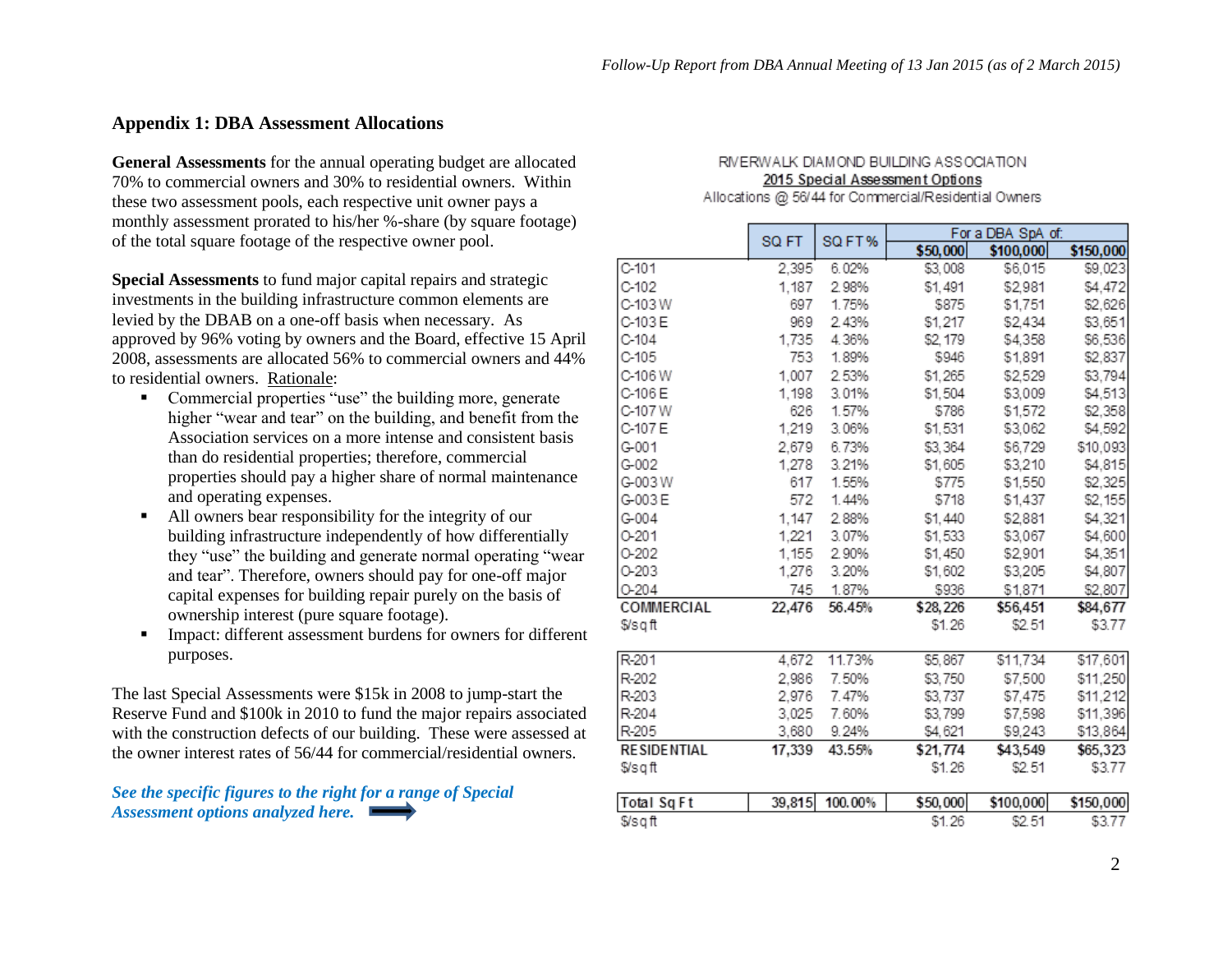## **Appendix 2: Rationale for prudent, reasonable, balanced growth of the DBA Reserve Fund**

Our Reserve Fund Plan includes a [a] Physical Plan pegged to the installation/refresh date and lifespan of DB infrastructure components, and a [b] Financial Plan to fund these expenses/investments based on estimated costs and inflation. Updated in Dec 2014, here is our DBA Reserve Plan summary. See the next 2 pages for how these expenses phase out over time and how they are funded by the Reserve Fund.

# **PHYSICAL PLAN: Inventory of major DB infrastructure components**

Timing & cost of capital spending to maintain DB Common Elements infrastructure As of 8 Dec 2014

|            |                           |                   | Useful life & aging Clock |                    |                                  |                                 |                                        |                     |
|------------|---------------------------|-------------------|---------------------------|--------------------|----------------------------------|---------------------------------|----------------------------------------|---------------------|
|            |                           | <b>Start Year</b> | Useful Life               | [RMR/paint]<br>in: | Replcmnt<br>Cost at<br>(re)Start | <b>Next</b><br>Replcmnt<br>Cost | Remarks                                |                     |
|            | <b>CD-based RMRs</b>      |                   |                           |                    |                                  |                                 |                                        | \$-basis            |
|            | <b>EIFS</b>               | 2010/11           | 20                        | 2030               |                                  |                                 |                                        |                     |
|            | Siding & Trim             | 2010/11           | 25                        | 2035               |                                  |                                 | includes CD RMR + exterior             | actual CD RMR       |
| Exterior   | Synthetic brick & stone   | 2010/11           | 20                        |                    | 2030 \$1,445,049                 |                                 | $$2,609,919$ paint = 2010 CD + 2011    | from 2007/2011      |
|            | Roofing                   | 2010/11           | 20                        | 2030               |                                  |                                 | $(CD + roofing)$                       |                     |
|            | Roofing: asphalt shingles | 2010/11           | 20                        | 2030               |                                  |                                 |                                        |                     |
|            | Metal railings            | 2012              | $\overline{7}$            | 2019               | \$1,410                          | \$1,734                         |                                        |                     |
|            | Lighting                  | 1998              | 5                         | 2015               | \$4,000                          | \$4,637                         | set on front balcony                   | <b>SS swag</b>      |
|            | Walls & ceilings          | 2013              | 10                        | 2023               | \$15,082                         | \$20,269                        |                                        | 2013+inflation      |
|            | Flooring tiles            | 1998              | 20                        | 2018               | \$15,000                         | \$15,000                        |                                        | SS swag             |
|            | Flooring carpets          | 2011              | 10                        | 2023               | \$13,454                         | \$18,081                        |                                        | 2013+inflation      |
| Interior   | Interior stairways        | 2013              | 5                         | 2018               | \$1,610                          |                                 | \$1,866 Only 1, paint ea 5 yrs         | 2013+inflation      |
|            | Restrooms                 | 1998              | 15                        | 2015               | \$6,600                          | \$10,283                        |                                        | Garnet Bldg RFS     |
|            | Mailboxes                 | 1998              | 30                        | 2028               | \$1,200                          | \$2,913                         |                                        | <b>SS</b>           |
|            | Fire alarm system         | 1998              | 30                        | 2028               | \$24,000                         | \$58,254                        |                                        | <b>SS</b>           |
|            | <b>Skylights</b>          | ????              | 15                        | 2015               | \$11,000                         |                                 | $$17,138$ 2 ea @ \$5500                |                     |
|            | Heat exchanger            | 1998              | 10                        | 2015               | \$2,500                          | \$3,360                         |                                        | <b>SS</b> swag      |
|            | Boilers & Expansion tanks | [2010, 2014]      | 20                        | 2030,<br>2034      | \$37,621                         | $$67,948$ 2 ea                  |                                        | $$$ each $> 20$ yrs |
| Mechanical | Hot water storage tanks   | 1998              | 15                        | 2020               | \$15,000                         | $$23,370$ 2 ea                  |                                        | SS swag             |
|            | Circulation pumps         | 1998              | $\,6$                     | 2016               | \$18,000                         |                                 | $$21,493$ 6 @ \$1k + 6 @ \$2k          | SS swag             |
|            | Elevator                  | 2015              | 15                        | 2030               | \$5,000                          |                                 | $$7,790$ replace starter + floor tiles | 2014+inflation      |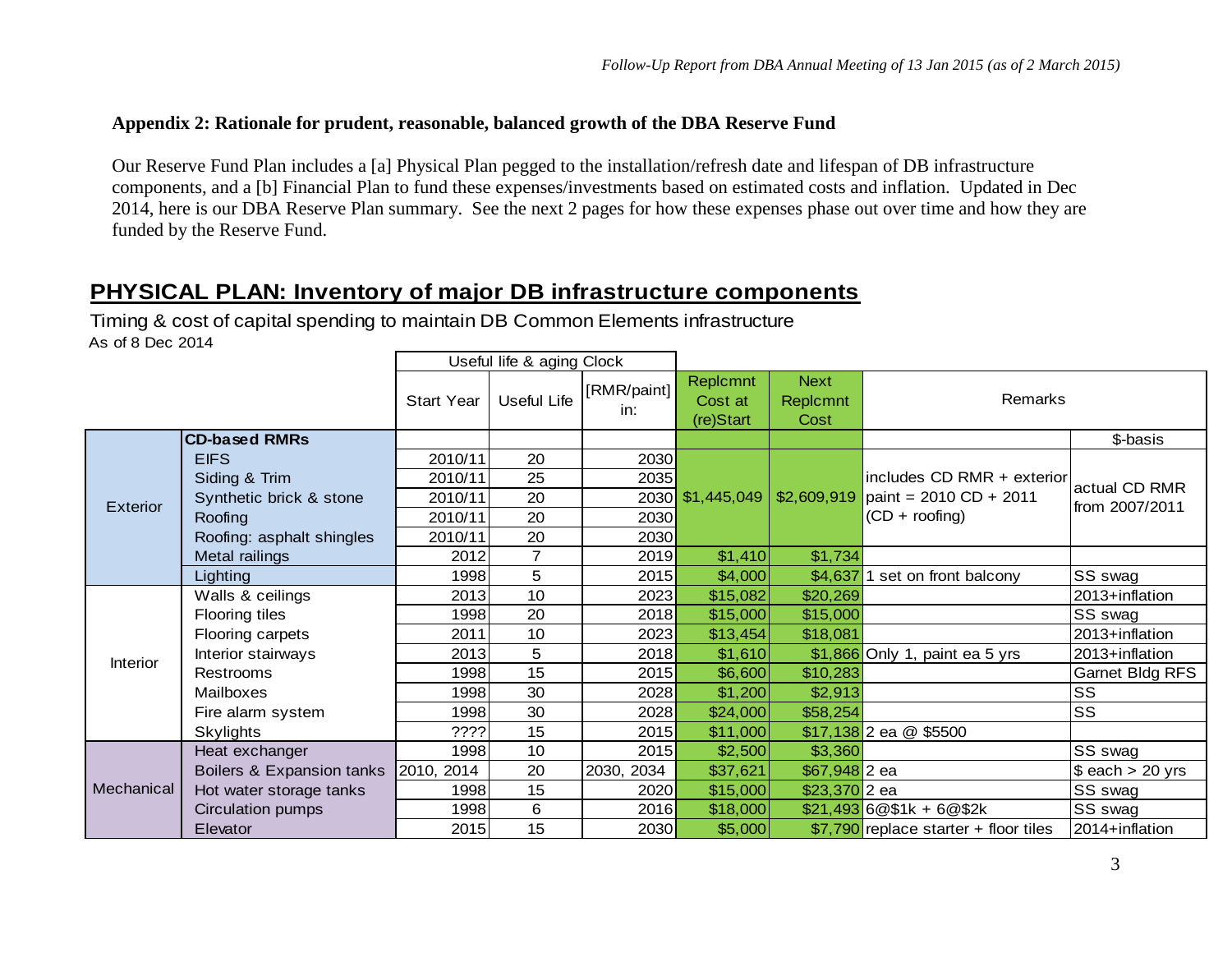See below for time-phased capital expenses, draw-downs from the Reserve Fund to pay for these expenses, inputs into the Reserve Fund from annual 5% budget increases in RF funding and investment returns, and end-of-year net RF balances for the period 2008/2018 – the second decade of the Diamond Building.

| As of 4 Dec 2014<br>DB age (since 1998) | 10 <sup>1</sup> | 11             | 12            | 13             | 14             | 15             | 16             | 17             | 18                      | 19             | 20        |
|-----------------------------------------|-----------------|----------------|---------------|----------------|----------------|----------------|----------------|----------------|-------------------------|----------------|-----------|
|                                         | 2008            | 2009           | 2010          | 2011           | 2012           | 2013           | 2014           | 2015           | 2016                    | 2017           | 2018      |
| <b>FUND BALANCE</b>                     |                 |                |               |                |                |                |                |                |                         |                |           |
| Fund balance carryover                  | 41,647          | 58,452         | 74,862        | 150,906        | 42,203         | 62,289         | 69,097         | 76,776         | 73,231                  | 82,032         | 110,195   |
| <b>START-YEAR BALANCE</b>               | 41,647          | 58,452         | 74,862        | 150,906        | 42,203         | 62,289         | 69,097         | 76,776         | 73,231                  | 82,032         | 110,195   |
| <b>INCOME</b>                           |                 |                |               |                |                |                |                |                |                         |                |           |
| + annual assessment                     | 15,491          | 15,750         | 16,538        | 20,672         | 21,700         | 22,791         | 23,930         | 25,127         | 26,383                  | 27,702         | 29,087    |
| + special assessment                    | 15,000          | $\overline{0}$ | 110,000       | $\overline{0}$ | $\overline{0}$ | $\overline{0}$ | $\overline{0}$ | $\overline{0}$ | $\overline{\mathbf{0}}$ | $\overline{0}$ |           |
| $+$ CD recovery                         |                 | $\overline{0}$ | 1,330,619     | $\Omega$       | $\Omega$       | $\Omega$       | $\Omega$       | $\Omega$       | $\Omega$                | $\overline{0}$ |           |
| subtotal to invest                      | 72,138          | 74,202         | 1,532,019     | 171,578        | 63,903         | 85,080         | 93,027         | 101,903        | 99,614                  | 109,734        | 139,282   |
| investment return                       | 976             | 660            | 4,860         | 259            | $-51$          | 99             | 391            | 428            | 418                     | 461            | 585       |
| <b>TOTAL INCOME</b>                     | 31,467          | 16,410         | 1,462,017     | 20,931         | 21,751         | 22,890         | 24,321         | 25,554         | 26,801                  | 28,163         | 29,672    |
| <b>EXPENDITURES</b>                     |                 |                |               |                |                |                |                |                |                         |                |           |
| Loan to operating                       | (10,000)        |                |               |                |                | (1,000)        |                |                |                         |                |           |
| Legal fees                              | (4,662)         |                | (13, 880)     |                |                |                |                |                |                         |                |           |
| <b>CD-based RMRs</b><br><b>EIFS</b>     |                 |                | (1,364,723)   | (116, 180)     |                |                |                |                |                         |                |           |
| Siding & Trim                           |                 |                |               |                |                |                |                |                |                         |                |           |
| Synthetic brick & stone                 |                 |                |               |                |                |                |                |                |                         |                |           |
| Roofing                                 |                 |                |               |                |                |                |                |                |                         |                |           |
| Roofing: asphalt shingles               |                 |                |               |                |                |                |                |                |                         |                |           |
| Metal railings                          |                 |                |               |                | (1, 410)       |                |                |                |                         |                |           |
| <b>Directories</b>                      |                 |                |               |                | (255)          |                |                |                |                         |                |           |
| Lighting                                |                 |                |               |                |                |                |                | (4,000)        |                         |                |           |
| Walls & ceilings                        |                 |                |               |                |                | (15,082)       |                |                |                         |                |           |
| Flooring tiles                          |                 |                |               |                |                |                |                |                |                         |                | (15,000)  |
| Flooring carpets<br>Interior stairways  |                 |                |               | (13, 454)      |                |                |                |                |                         |                | (1,866)   |
| <b>Restrooms</b>                        |                 |                |               |                |                |                |                | (6,600)        |                         |                |           |
| <b>Mailboxes</b>                        |                 |                |               |                |                |                |                |                |                         |                |           |
| Fire alarm system                       |                 |                |               |                |                |                |                |                |                         |                |           |
| <b>Skylights</b>                        |                 |                |               |                |                |                |                | (11,000)       |                         |                |           |
| Heat exchanger                          |                 |                |               |                |                |                |                | (2,500)        |                         |                |           |
| Boilers & Expansion Tanks               |                 |                | (7, 370)      |                |                |                | (15, 541)      |                |                         |                |           |
| Hot water storage tanks                 |                 |                |               |                |                |                |                |                |                         |                |           |
| Circulation pumps                       |                 |                |               |                |                |                |                |                | (18,000)                |                |           |
| <b>Expansion tanks</b>                  |                 |                |               |                |                |                |                |                |                         |                |           |
| Elevator<br>Taxes                       |                 |                |               |                |                |                | (1, 100)       | (5,000)        |                         |                |           |
| <b>TOTAL EXPENDITURES</b>               | (14, 662)       | 0 <sup>r</sup> | (1, 385, 973) | (129, 634)     | (1,665)        | (16,082)       | (16, 641)      | (29, 100)      | (18,000)                | 0              | (16, 866) |
|                                         |                 |                |               |                |                |                |                |                |                         |                |           |
| <b>FUND YEAR-END BALANCE</b>            | 58,452          | 74,862         | 150,906       | 42,203         | 62,289         | 69,097         | 76,776         | 73,231         | 82,032                  | 110,195        | 123,000 4 |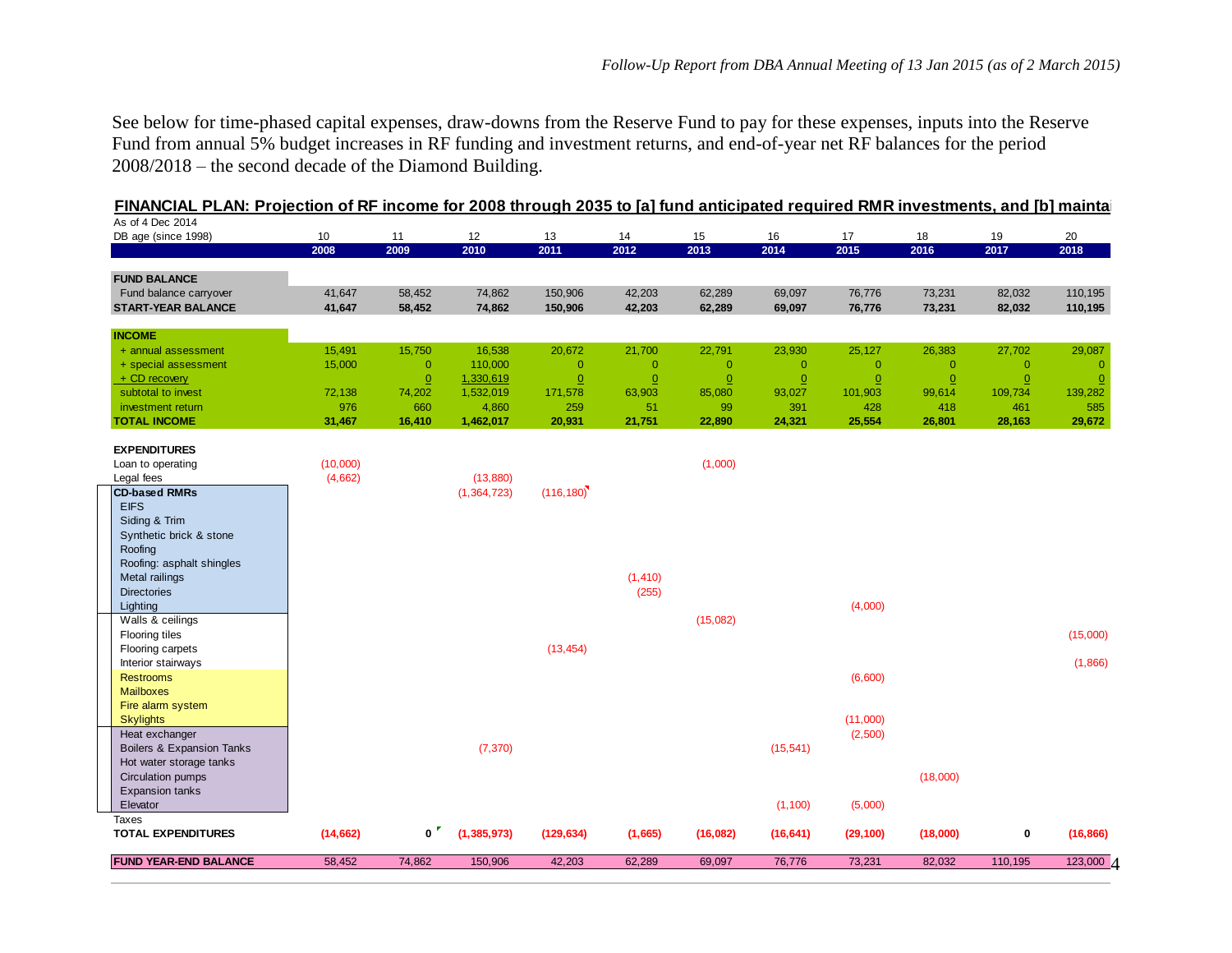See below for time-phased capital expenses, draw-downs from the Reserve Fund to pay for these expenses, inputs into the Reserve Fund from annual 5% budget increases in RF funding and investment returns, and end-of-year net RF balances for the period  $2018/203128$  – past the 30<sup>th</sup> anniversary of the Diamond Building in 2028.

See the effects of varying capital expenses on the growth of the RF. See the 20-year spike of RMR expenses (pegged to the 20-year lifespan of the major repairs in 2010/11) that blows up the RF and creates, in the worst case, a \$2.3m shortfall that must be funded via a commercial loan with debt service obligations for owners for the loan service period. See next 2 pages for visual display.

#### FINANCIAL PLAN: Projection of RF income for 2008 through 2035 to [a] fund anticipated required RMR investments, and [b] maintain a cash reserve to

| DB age (since 1998)                  | 21       | 22           | 23             | 24             | 25             | 26             | 27           | 28           | 29             | 30             | 31           | 32             | 33            |
|--------------------------------------|----------|--------------|----------------|----------------|----------------|----------------|--------------|--------------|----------------|----------------|--------------|----------------|---------------|
|                                      | 2019     | 2020         | 2021           | 2022           | 2023           | 2024           | 2025         | 2026         | 2027           | 2028           | 2029         | 2030           | 2031          |
| <b>FUND BALANCE</b>                  |          |              |                | 0.42%          |                |                |              |              |                |                |              |                |               |
| Fund balance carryover               | 123,000  | 152,453      | 165,659        | 200,168        | 215,020        | 211,769        | 251,802      | 285,224      | 327,445        | 374,133        | 333,944      | 385,305        | (2, 279, 930) |
| <b>START-YEAR BALANCE</b>            | 123,000  | 152,453      | 165,659        | 200,168        | 215,020        | 211,769        | 251,802      | 285,224      | 327,445        | 374,133        | 333,944      | 385,305        | (2, 279, 930) |
|                                      |          |              |                |                |                |                |              |              |                |                |              |                |               |
| <b>INCOME</b>                        |          |              |                |                |                |                |              |              |                |                |              |                |               |
| + annual assessment                  | 30,541   | 32,068       | 33,672         | 35,356         | 37,123         | 38,979         | 40,928       | 42,975       | 45,124         | 47,380         | 49,749       | 52,236         | 54,848        |
| + special assessment                 | $\circ$  | $\mathbf{0}$ | $\overline{0}$ | $\overline{0}$ | $\overline{0}$ | $\overline{0}$ | $\mathbf{0}$ | $\mathbf{0}$ | $\overline{0}$ | $\overline{0}$ | $\mathbf{O}$ | $\overline{0}$ | $\mathbf{0}$  |
| + CD recovery                        | $\Omega$ | $\Omega$     | $\Omega$       | $\overline{0}$ | $\Omega$       | $\overline{0}$ | $\Omega$     | $\Omega$     | $\Omega$       | $\Omega$       | $\Omega$     | $\mathbf 0$    | $\Omega$      |
| subtotal to invest                   | 153,542  | 184,521      | 199,331        | 235,524        | 252,143        | 250,749        | 292,730      | 328,199      | 372,569        | 421,513        | 383,693      | 437,541        | 54,848        |
| investment return                    | 645      | 775          | 837            | 989            | 1,059          | 1,053          | 1,229        | 1,378        | 1,565          | 1,770          | 1,612        | 1,838          | 230           |
| <b>TOTAL INCOME</b>                  | 31,186   | 32,843       | 34,509         | 36,345         | 38,182         | 40,033         | 42,158       | 44,353       | 46,688         | 49,150         | 51,360       | 54,074         | 55,078        |
| <b>EXPENDITURES</b>                  |          |              |                |                |                |                |              |              |                |                |              |                |               |
| Loan to operating                    |          |              |                |                |                |                |              |              |                |                |              |                |               |
| Legal fees                           |          |              |                |                |                |                |              |              |                |                |              |                |               |
| <b>CD-based RMRs</b>                 |          |              |                |                |                |                |              |              |                |                |              | (2,609,919)    |               |
| <b>EIFS</b>                          |          |              |                |                |                |                |              |              |                |                |              |                |               |
| Siding & Trim                        |          |              |                |                |                |                |              |              |                |                |              |                |               |
| Synthetic brick & stone              |          |              |                |                |                |                |              |              |                |                |              |                |               |
| Roofing                              |          |              |                |                |                |                |              |              |                |                |              |                |               |
| Roofing: asphalt shingles            |          |              |                |                |                |                |              |              |                |                |              |                |               |
| Metal railings                       | (1,734)  |              |                |                |                |                |              | (2, 133)     |                |                |              |                |               |
| <b>Directories</b>                   |          |              |                |                |                |                |              |              |                |                |              |                |               |
| Lighting<br>Walls & ceilings         |          | (4,637)      |                |                | (20, 269)      |                | (5,376)      |              |                |                |              | (6, 232)       |               |
| Flooring tiles                       |          |              |                |                |                |                |              |              |                |                |              |                |               |
| Flooring carpets                     |          |              |                |                | (19,000)       |                |              |              |                |                |              |                |               |
| Interior stairways                   |          |              |                |                | (2, 164)       |                |              |              |                | (2,508)        |              |                |               |
| <b>Restrooms</b>                     |          |              |                |                |                |                |              |              |                |                |              | (10, 283)      |               |
| <b>Mailboxes</b>                     |          |              |                |                |                |                |              |              |                | (2,913)        |              |                |               |
| Fire alarm system                    |          |              |                |                |                |                |              |              |                | (58, 254)      |              |                |               |
| <b>Skylights</b>                     |          |              |                |                |                |                |              |              |                |                |              | (17, 138)      |               |
| Heat exchanger                       |          |              |                |                |                |                | (3,360)      |              |                |                |              |                |               |
| <b>Boilers &amp; Expansion Tanks</b> |          |              |                |                |                |                |              |              |                |                |              | (67, 948)      |               |
| Hot water storage tanks              |          | (15,000)     |                |                |                |                |              |              |                |                |              |                |               |
| Circulation pumps                    |          |              |                | (21, 493)      |                |                |              |              |                | (25, 664)      |              |                |               |
| <b>Expansion tanks</b>               |          |              |                |                |                |                |              |              |                |                |              |                |               |
| Elevator<br>Taxes                    |          |              |                |                |                |                |              |              |                |                |              | (7,790)        |               |
| <b>TOTAL EXPENDITURES</b>            | (1,734)  | (19, 637)    | 0              | (21, 493)      | (41, 433)      | $\mathbf 0$    | (8,735)      | (2, 133)     | $\mathbf 0$    | (89, 339)      | 0            | (2,719,309)    | 0             |
|                                      |          |              |                |                |                |                |              |              |                |                |              |                |               |
| <b>FUND YEAR-END BALANCE</b>         | 152,453  | 165,659      | 200,168        | 215,020        | 211,769        | 251,802        | 285,224      | 327,445      | 374,133        | 333,944        | 385,305      | (2, 279, 930)  | (2, 224, 852) |
|                                      |          |              |                |                |                |                |              |              |                |                |              |                |               |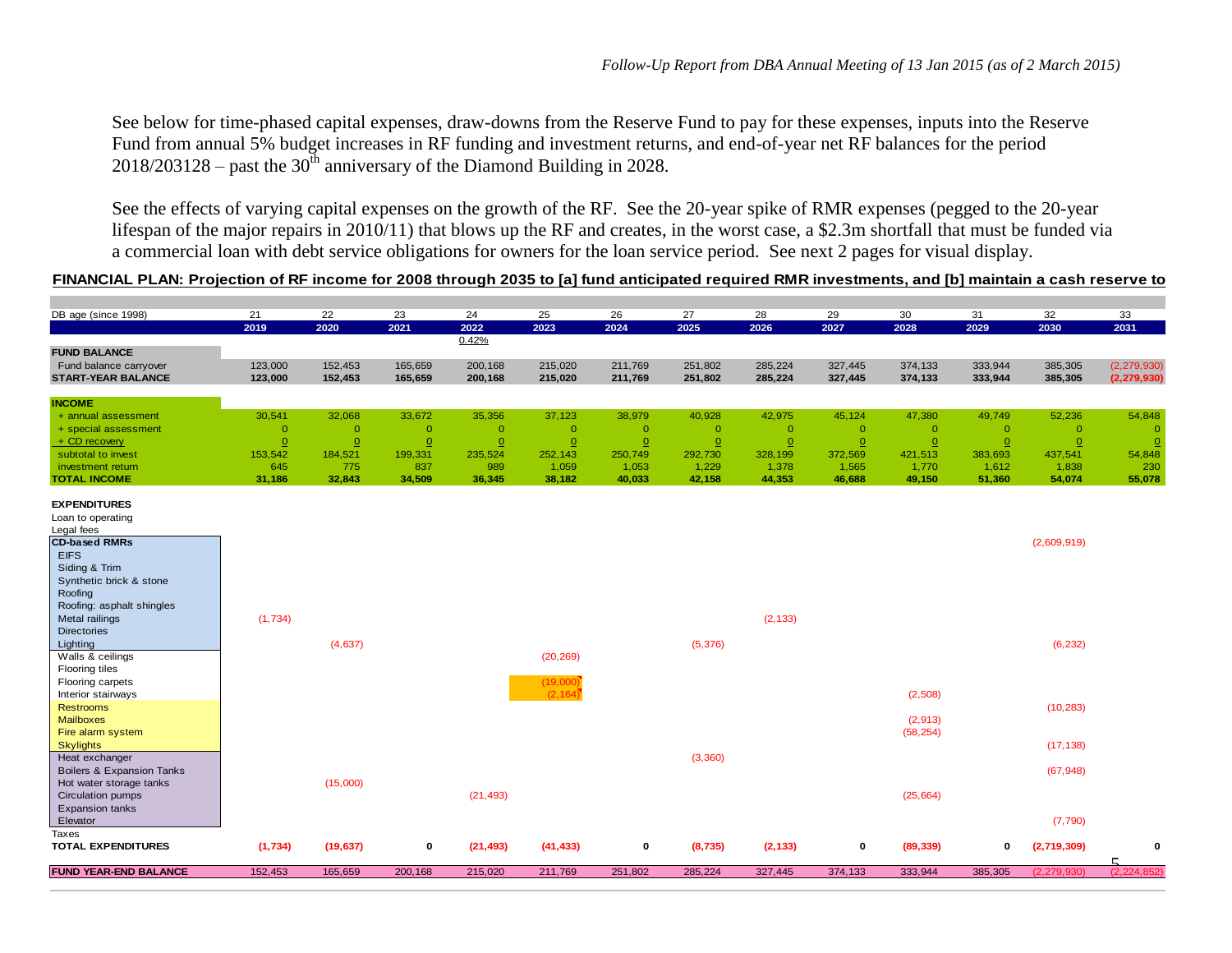See the effects of these RF inflows and outflows on our RF balance. Fine out to our 30<sup>th</sup> birthday in 2028.

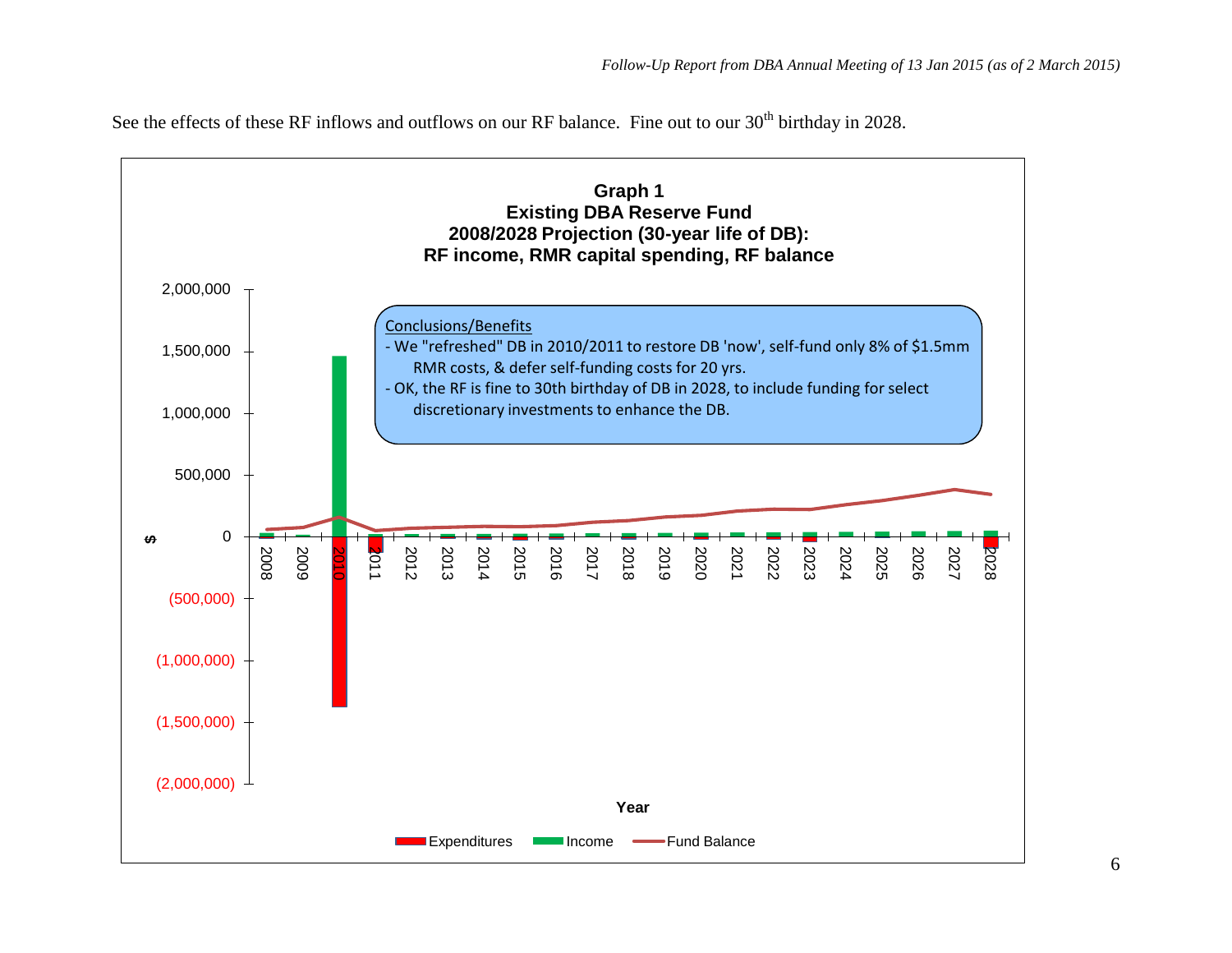See the effects of these RF inflows and outflows on our RF balance. We're fine out to our 30<sup>th</sup> birthday in 2028, but the worst-case \$2m+ spike in RMR expenses in 2030 blows up the RF and requires us to resort to commercial loan financing to cover our RF shortfall – with debt service obligations on owners for the life of the loan (say, 10 years). *How should we hedge some of this future liability?*

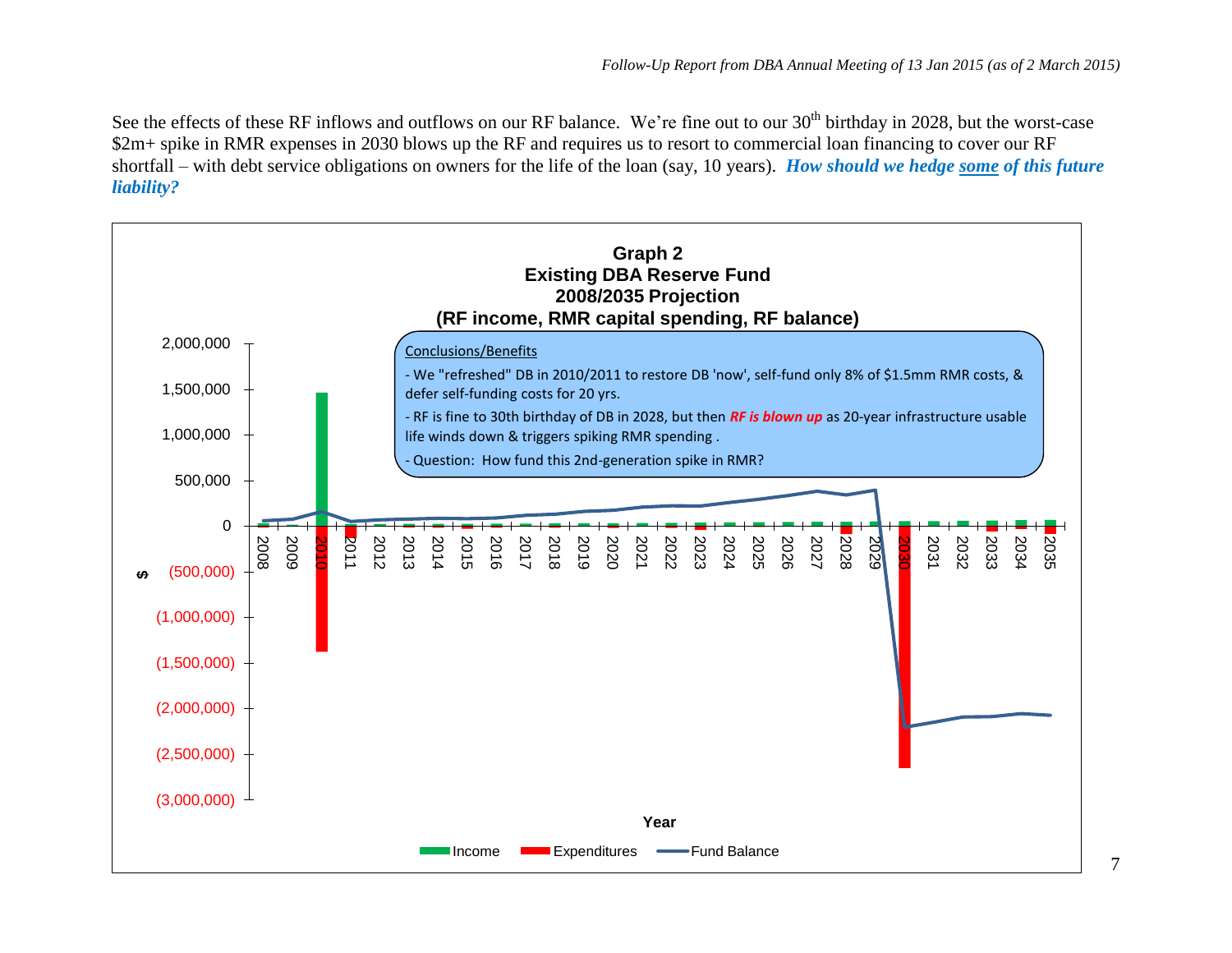# *How should we hedge some portion of this future liability?*

- A. Pay (Big) Later. Do nothing more now. Stay our course (5% annual increase in RF budget line), and deal with actual problems/costs as they arise? But mortgage our future. *OR*
- B. Pay Small now and not-Big Later. Hedge our future by paying a bit more during 2015/2030? But I don't like the hit to my wallet.
- $\triangleright$  In any case, shift risk/reward profile of RF to gain higher investment returns to grow RF more.

## At our 13 Jan 2015 DBA Annual meeting, we agreed:

- To continue current annual 5% increase in RF budget line (do not increase it more because it generates little leverage).
- To increase RF investment returns from current .42% pa to 5%+ pa (in liquid assets, with moderate risk/reward profile).
- To consider a Special Assessment levy in 2016 of \$ to front-load fund ramped-up investment returns over 2015/2030.

# What should we do? ------ "WE ALL KNOW THE ARGUMENTS"

| Do nothing more                                                                                                                                                                                                         | Do more                                                                                                                                                                                                                                                                                                                                                                                                                                                                                                                                                                                                                                                                                                                                                                                                                                                                                                                                                                                                                                                                                                                               |
|-------------------------------------------------------------------------------------------------------------------------------------------------------------------------------------------------------------------------|---------------------------------------------------------------------------------------------------------------------------------------------------------------------------------------------------------------------------------------------------------------------------------------------------------------------------------------------------------------------------------------------------------------------------------------------------------------------------------------------------------------------------------------------------------------------------------------------------------------------------------------------------------------------------------------------------------------------------------------------------------------------------------------------------------------------------------------------------------------------------------------------------------------------------------------------------------------------------------------------------------------------------------------------------------------------------------------------------------------------------------------|
| We're OK for next 15<br>years (major capital<br>spending &<br>discretionary upgrades<br>"I don't want to set<br>aside my \$\$ for<br>hypothetical expenses<br>way out in the future.<br>A waste. I may not be<br>here." | The DB is a treasured, long-duration asset. Must be<br>maintained in sound operating order with solid and growing<br>asset value.<br>Assessments must be adequate to physical plan regts,<br>financially efficient, & avoid undue burdens on owners.<br>We can't ignore the 2 <sup>nd</sup> -generation spike of necessary capital<br>spending that will confront us-whether a spike or a stream.<br>It's prudent to plan for the worse case, and aim to manage to a<br>better case; i.e., less costly RMR spending with lower shortfall<br>and lower assessments to owners.<br>* We all will sell our unit one day. No one wants to pay more,<br>but we all want the DB to be in great shape with rising asset<br>value. Prospective buyers will be scared off if they see a large<br>liability hanging over the future and the prospect of large<br>assessments.<br>. NO "free riders". Owners share interests in the DB. Must<br>invest in the DB for near-term operability and long-term value<br>enhancement.<br>the contract of the contract of the contract of the contract of the contract of the contract of the contract of |

Assessments over time  $\rightarrow$  lower, more consistent cashflow gain leverage thru long-term compounding investing.

What is a reasonable menu of options that combine higher RF returns + injections of additional cash to invest -- either in a front-loaded (Special Assessment) lump-sum or in a stream (annual budget)?

Which combination grows the RF to optimally balance hedging of future funding and owner assessment burdens in the short and long term?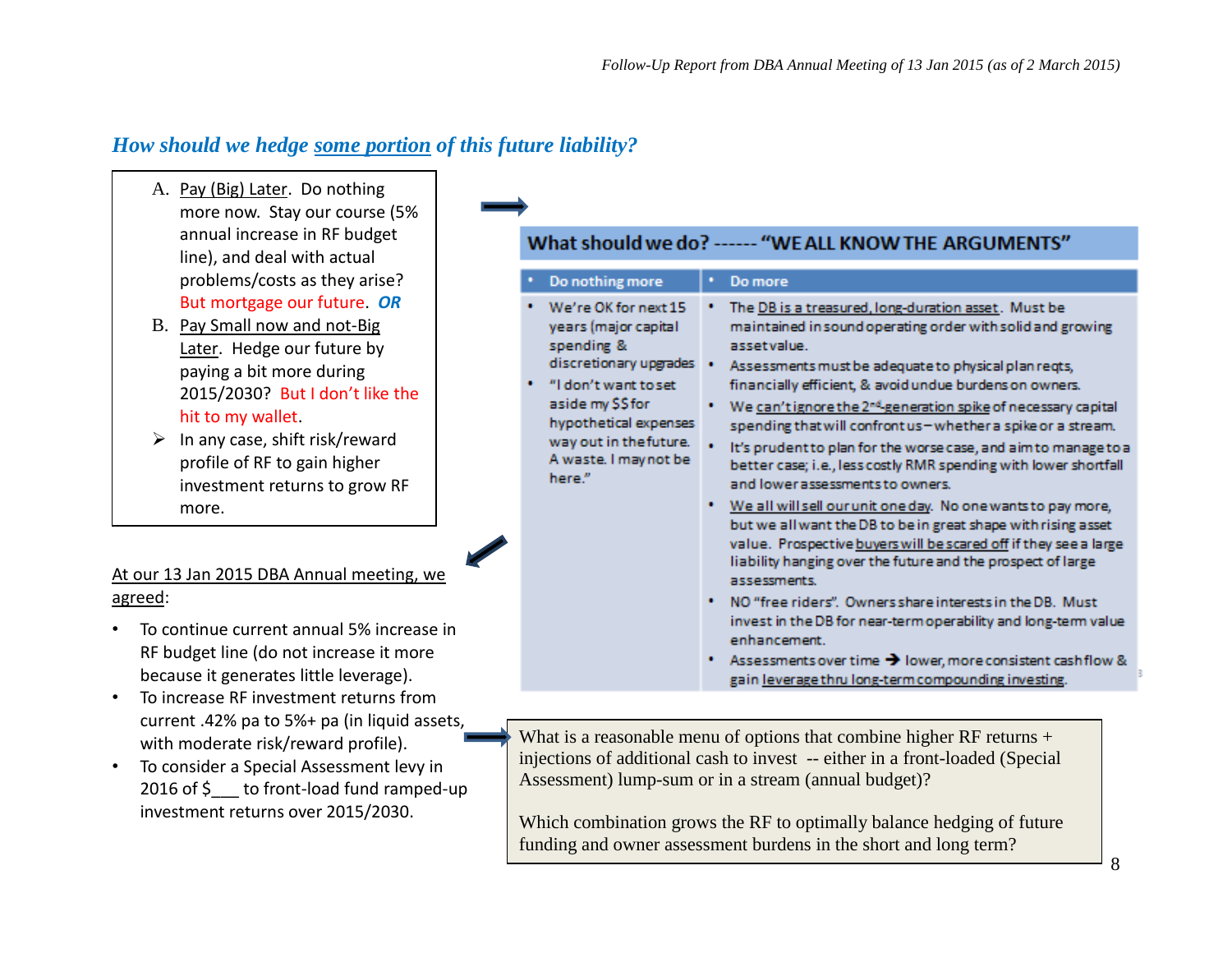First, how can we prudently increase RF investment returns?

|                   | How increase Investment Return on our RF? |   |         |              |                     |             |                   |  |  |  |
|-------------------|-------------------------------------------|---|---------|--------------|---------------------|-------------|-------------------|--|--|--|
| $CDs = \boxed{2}$ |                                           |   |         |              | Risk/Reward Profile |             |                   |  |  |  |
|                   | V. FDIC, but                              |   | Tranche | Conservative | Moderate            | Aggressive  |                   |  |  |  |
|                   | X \$ locked up<br>X Lousy rtn             |   | 25%     | <b>VGIT</b>  | <b>VGIT</b>         | <b>VGIT</b> |                   |  |  |  |
|                   |                                           | п | 25%     | CIU          | CIU                 | CIU         | Fixed Income      |  |  |  |
|                   |                                           |   | 25%     | LAG          | <b>MGK</b>          | <b>PRF</b>  | Equities          |  |  |  |
|                   |                                           |   | 25%     | <b>SCHP</b>  | <b>SPY</b>          | <b>PRFZ</b> |                   |  |  |  |
|                   | Portfolio                                 |   | year    | 4.63%        | 8.95%               | 6,38%       |                   |  |  |  |
|                   | Return pa                                 |   | 5 year  | 4.39%        | 10.21%              | 10.64%      | Pre-tax return pa |  |  |  |
|                   |                                           |   | 10 year |              | 6.77%               |             |                   |  |  |  |

## **The sense of owners attending the 13 Jan DBA Annual meeting:**

10% return is too risky & too volatile. Reject.

5 to 7% return is comfortable because 15-year timeframe allows boosted returns to absorb volatile market downturns in 1-off random years. OK.

<5% return leaves opportunity on the table. Too conservative. Reject.

Each alternative portfolio varies in asset allocation to achieve a different risk/reward profile (low to higher risk/reward)

- All profiles include ≥ 50% of AUM in low-risk fixed income assets to preserve capital
- All assets are ETFs that target a defined market segment, are cheap (low expense ratio fees<.40% pa), & are liquid
- $\triangleright$  These profiles all have acceptable risk.
- > But we can compare how these different levels of risk/reward hedge DBA future liabilities -
- > Which is comfortable and best-suited for the DBA?

46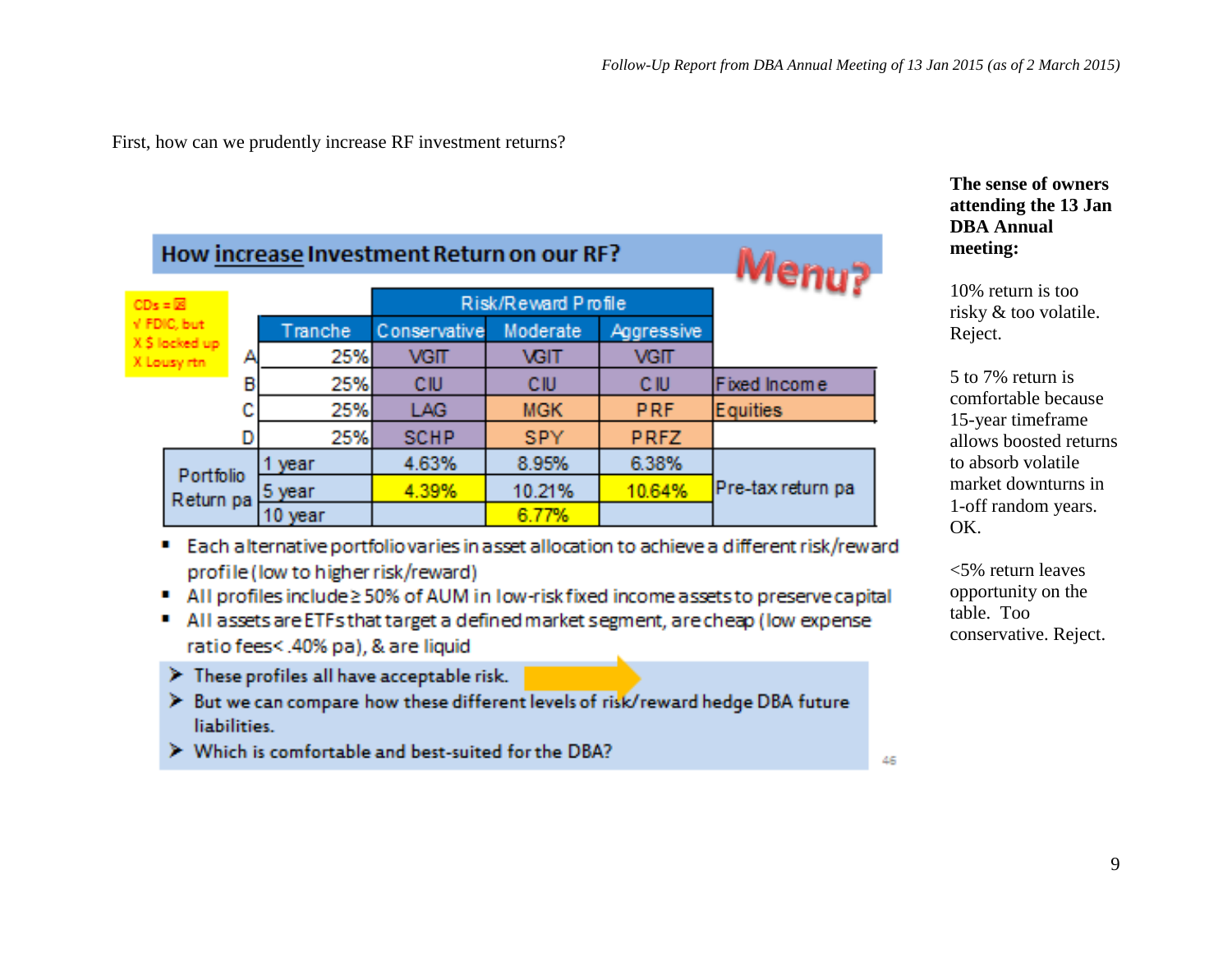Second, how can we get best hedge value (reduced loan debt service burden from a combination of higher RF investment return  $+ a$ Special Assessment to front-load the RF portfolio to grow with the leverage of long-term compounding returns)? Which combination of risk/return + up-front cash injection is best?



*Status Quo = 5% pa increase in RF budget line & current .42% RF return pa & with no SpA = current Base Case.*  Compare it with "pay now to save later" value of other options. Higher risk/return  $\rightarrow$  larger 2029 RF  $\rightarrow$ smaller 2030 funding shortfall and required loan  $\rightarrow$  lower debt service  $\rightarrow$  reduced debt service burden for owners = hedge value (ROI).

Hedge value increases with higher RF risk/return and with larger 2016 SpA to front-load RF balance to invest for 15 years and gain leverage of compounding investment returns.

Higher RF risk/return grows RF more, but DBA takes on higher risk.

Higher SpA grows RF more, but weighs owners with higher cash opportunity cost (in 2016 when paid, and in future if sell unit and don't get value of reduced funding costs in  $2030+$ ).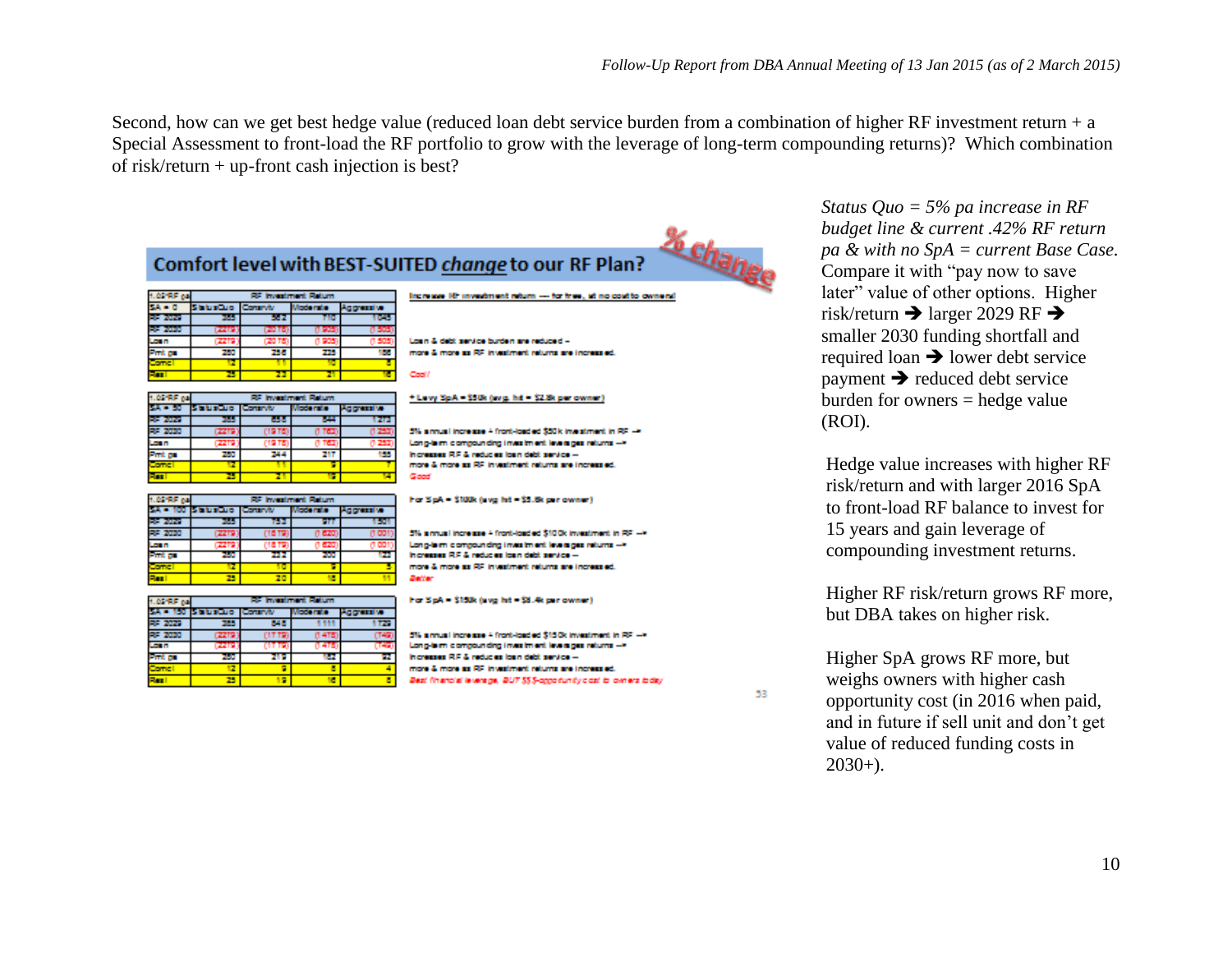Another option is to levy a small SpA in 2016 and each year thereafter to 2030. See the value derived below.



55.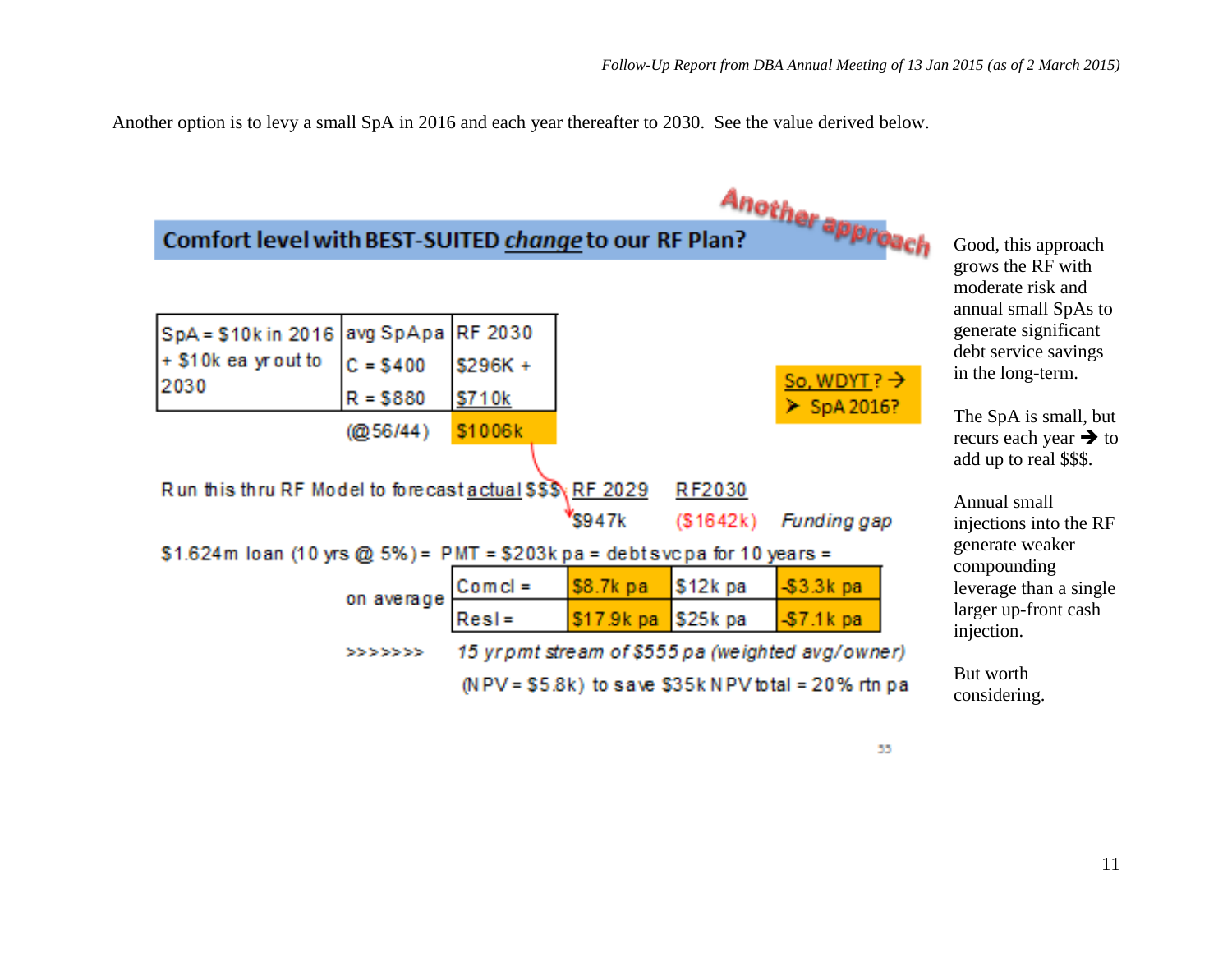Which combination of boosted RF risk/return and SpAs to inject cash into the RF suits us best? *At the margin, which combination achieves highest debt service savings at least SpA cost to owners?*

Menu of choices<br>n? Comfort level with BEST-SUITED change to our RF Plan?

|   | Pay-In<br>option<br>(Rtn/SpA) | 2016<br><b>SpA</b><br>(NPV) | 2030<br>s hortfall<br>$=$ Loan | Loan<br>PMT pa<br>(10y.<br>5%) | Debt Svc pa |            | Avg Savings | Eff.<br>Return<br>pa |       |
|---|-------------------------------|-----------------------------|--------------------------------|--------------------------------|-------------|------------|-------------|----------------------|-------|
|   | \$1000s                       |                             |                                |                                | Comcl       | Res I      | pa          | 10 yrs NPV           |       |
|   | Base 42%/zero                 | 0                           | ( \$2, 280)                    | \$280                          | <b>S12</b>  | \$25       |             |                      |       |
| А | 7%/zero                       | 0                           | (\$1,905)                      | \$235                          | \$10        | \$21       | $-53$       | $-520$               | free: |
| в | 5%/\$150k                     | $-58.0$                     | (S1, 779)                      | \$219                          | \$9         | <b>S19</b> | $-54$       | $-531$               | 15%   |
| с | 7%/S100k                      | $-56.0$                     | (\$1,620)                      | \$200                          | \$9         | \$18       | $-55$       | $-535$               | 19%   |
| ≏ | 7%/\$50k                      | $-52.8$                     | (\$1,763)                      | \$217                          | \$9         | \$19       | $-54$       | $-528$               | 25%   |
|   | $E = A \overline{7\%}$ /zero  | ٥                           | (\$1,905)                      | \$235                          | <b>S10</b>  | <b>S21</b> | $-$ 33      | $-520$               | free  |
| F | 10%/zero                      | 0                           | (\$1,505)                      | \$186                          | <b>S8</b>   | <b>S16</b> | $-$ S5      | $-541$               | free  |
| G | 7%/\$10 pa.                   | $-55.8$                     | ( \$1,642)                     | \$203                          | \$9         | <b>S18</b> | $-84$       | $-535$               | 20%   |

NPV uses 5% to discount cash flows back to present value



Therefore

- $\triangleright$  Reject F (too risky) and B, C, G (too expensive)  $\rightarrow$  lower value ROI.
- $\triangleright$  Best = D (spend \$2.8k to save \$28k for 25% ROI value).
- $\triangleright$  But A/E saves \$20k with same risk/reward profile and at no cost. Better  $\rightarrow$  best value!

A saves \$3k pa & \$20k overall for free. Great.  $A = OK$ .

B saves more (\$4k pa), but so do D & G at less cost. Reject B.

C is better than B: costs less &saves more because it takes higher risk/return.  $C = OK$ , but expensive?

D saves  $$4k$  pa, for a 10-yr rtn = 25%! Wow, best deal yet.  $D = OK$ .

F saves the most, but it takes too much risk. Reject F.

G saves \$4k & \$35k overall, but costs more than D. Lower value. Reject G.

RF =MODERATE RISK/REWARD PROFILE + NO SpA.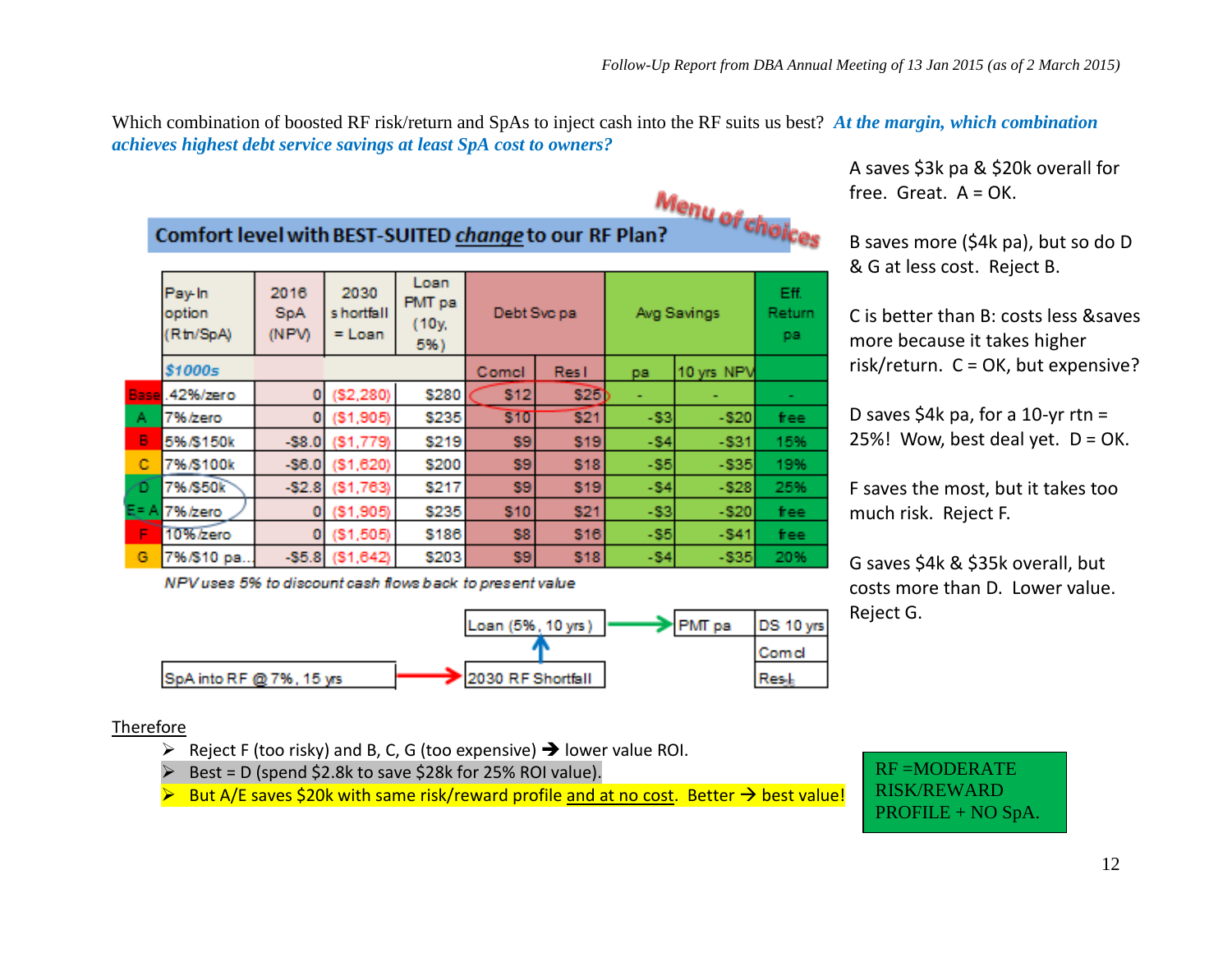#### **How do we implement, manage, and control the Reserve Fund?**

The DBA Board mandates and manages the Reserve Fund and all associated activities, to include implementing these actions to the RF, selecting a local professional investment advisor to execute transactions and provide advisory/admin services on behalf of the DBA, holding sole discretionary authority over buy-and-sell decisions on the RF, and engaging vendors to execute RMR activities on the DB. Checks and balances accountability for the RF are maintained through an Investment Policy Statement (see draft 1 below), multiple interdependent roles (DBAB, IA, Custodian of RF, DBA tax advisor, and Slifer Mgt Co), and the fact that the DBAB holds sole discretion and authority with respect to the RF and exercises this authority consistent with its fiduciary responsibilities to the DBA.

\*\*\*\*\*\*\*\*\*\*\*\*\*\*\*\*\*\*\*\*\*\*\*\*\*\*\*\*\*\*\*\*\*\*\*\*\*\*\*Draft 1\*\*\*\*\*\*\*\*\*\*\*\*\*\*\*\*\*\*\*\*\*\*\*\*\*\*\*\*\*\*\*\*\*\*\*\*\*\*\*

# **INVESTMENT POLICY STATEMENT**

RIVERWALK DIAMOND BUILDING ASSOCIATION

#### **Introduction**

The purpose of this investment policy statement is to:

- 1. Articulate key terms with respect to the Diamond Building Association (DBA) and its Reserve Fund (RF), to include investment goals, risk appetite, liquidity/funding constraints, suitable assets and asset allocation guidance, discretion for execution, and prudent procedures for monitoring/evaluating investments and for adjusting the investment portfolio as well as this plan for the long term. Three hypothetical portfolios are included as benchmarks to start detailed discussion about what the DBA wants to achieve in the short and long run.
- 2. In order for the investment advisor engaged by the DBA to understand the context and specific terms of the desired advisory/client relationship.
- 3. In order to setterms/parametersfor agreement and documentation for the DBA Reserve Fund investment portfolio and the associated advisory/client relationship.

The goal is mutual understanding and agreement of how to undertake an advisor-client relationship, subject to normal market practices, DBA Decs, advisor practices, and relevant laws and guidelines. It is not a contract. Both parties understand that there is no guarantee that the goals and results laid out here will be achieved. However, by signing this statement, both parties agree to abide by the enclosed terms in good faith, consistent with the fiduciary responsibilities of the advisor, for the optimal benefit of the DBA.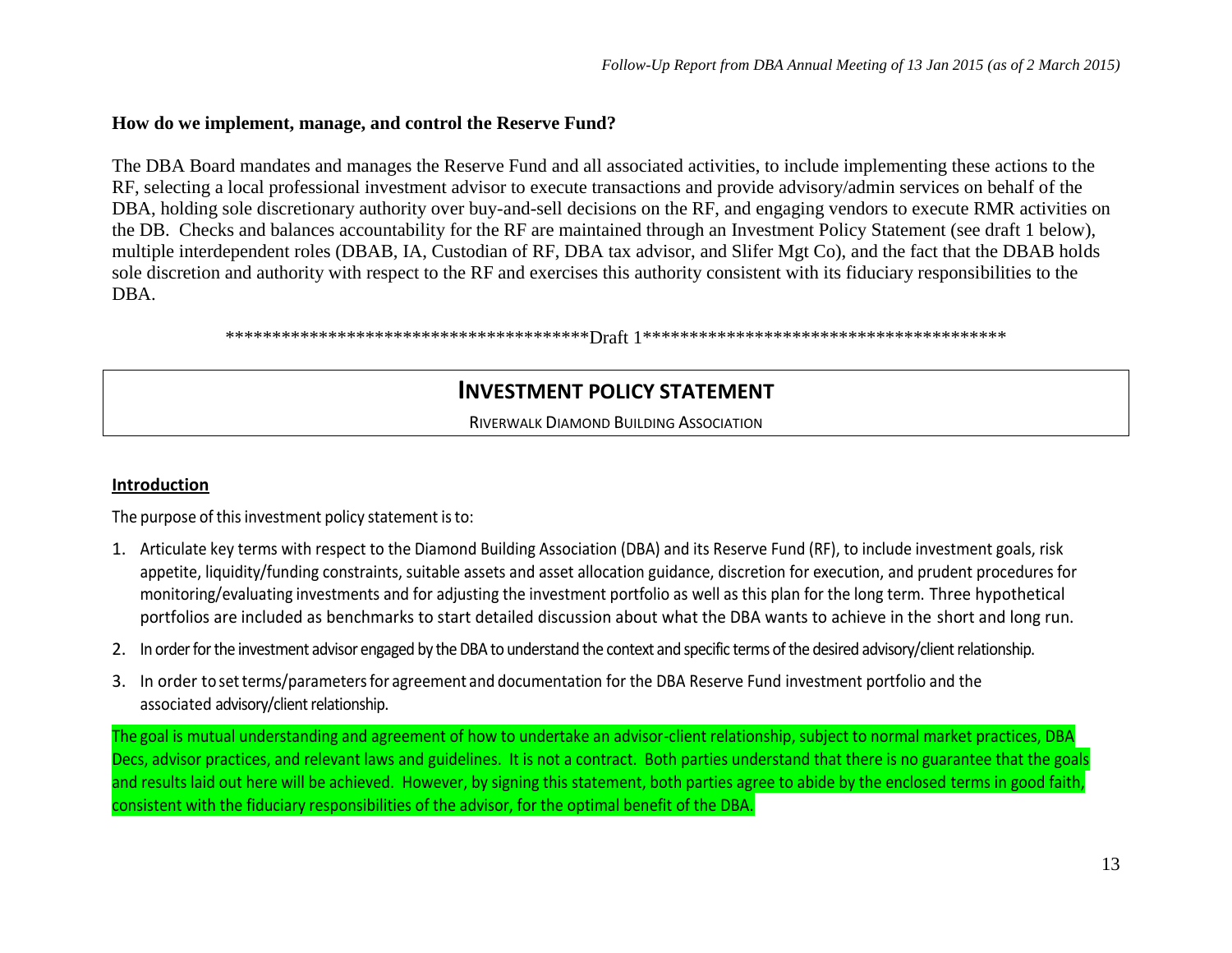#### **Parties**

**Client Investor**

Diamond BuildingAssociation 137 Main Street Edwards CO81632

#### **Investment Advisor**

ABC Advisors Address Address

#### **Client Summary**

The DBA aims to engage an IA to advise on and execute, on a non-discretionary basis, investments in assets to grow its Reserve Fund consistently, within reasonable moderate risk, in order to fund its variable stream of major capital expenditures for the repair, maintenance, and replacement of DB infrastructure components. Growth, risk, and liquidity must be balanced year-onyear and with an eye to long-term projections out to 25 years on a rolling basis. Given the tax status of the DBA, managing the tax efficiency of the portfolio and funding liquidations is crucial.

**DBA Goals** for the RF investment portfolio.

- Achieve a consistent annual pre-tax return on assets in the range of 5% to 7% pa with acceptable levels of risk less than that of the annualized S&P 500 index.
- Invest in a portfolio of only liquid assets consistent with the asset allocation as agreed now, and as adjusted from time to time and confirmed in writing.
- Achieve optimal tax efficiency.

#### **Financial Parameters**

- Value of assets included in plan: \$80,000 cash initially, plus annual insertions of additional cash.
- ETFs (with low expense ratios) are preferred over single stocks, mutual funds, and bonds.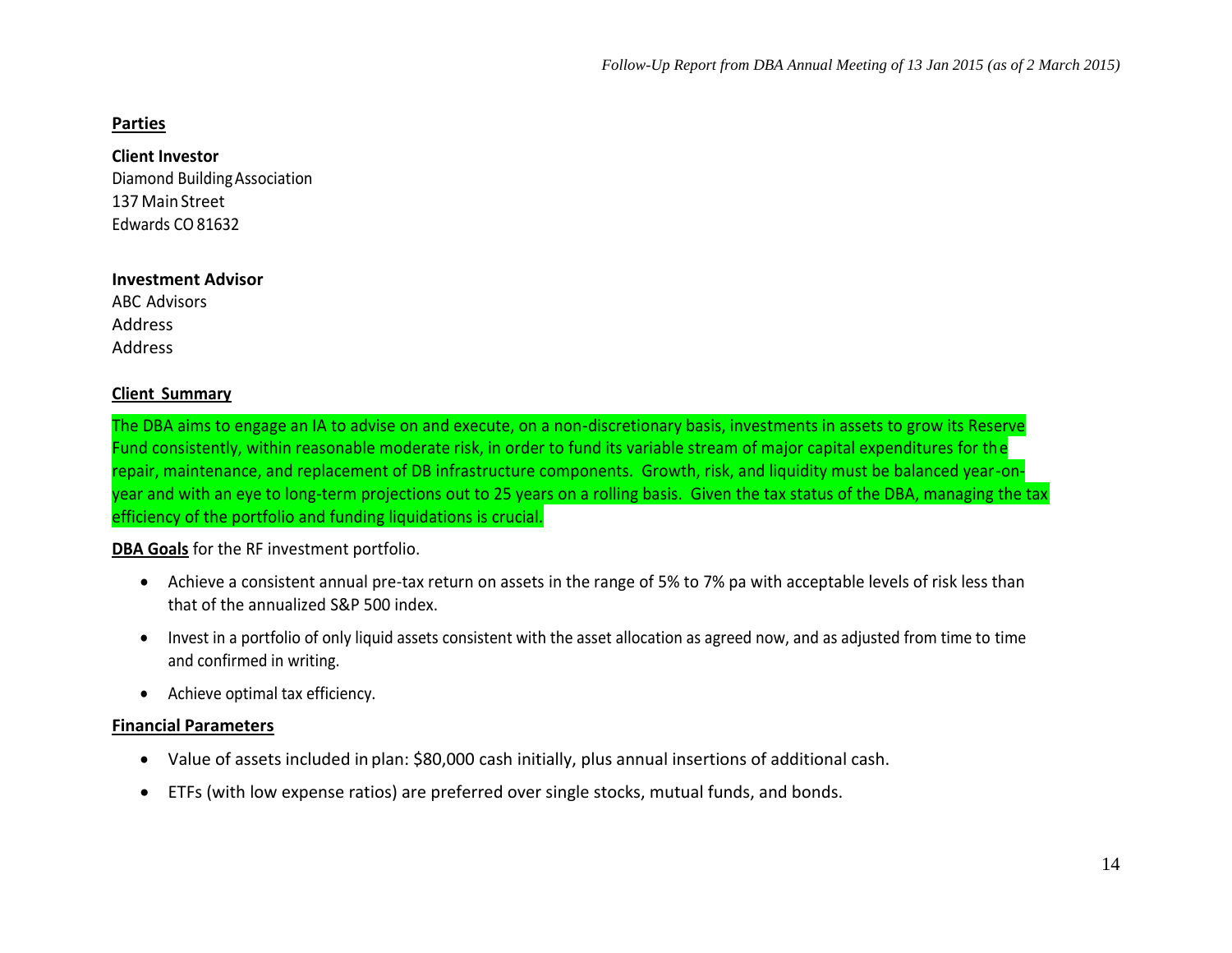- Index or sector funds are preferred over single stocks to underwrite diversification. The portfolio will always include at least one equity asset that is based on a "fundamentals" index (such as the RAFI index funds) to capture fundamental dynamics rather just market price shifts.
- Eligible assets to include: cash, US Large-Cap Value & Growth Stocks, US Mid/Small-Cap Stocks, US Investment Grade Bonds (USTs and agency bonds, corporate bonds, & select asset-backed bonds).
	- In-eligible assets that are excluded: US High Yield Bonds, Non-US Stocks and Bonds, Commodities, Alternatives, Derivatives (Futures, Options, CDS, CLOs, Swaps).
- Asset allocation:
	- $\circ$  50% = US investment grade fixed income (to include some inflation-protected assets such as TIPs).
	- $\circ$  % = US equities.
	- $\circ$  % = Residual cash.
	- o Periodic funding demands will require liquidations from RF assets each year. IA will advise DBAB as to which assets to cash-out to optimize tax efficiency and facilitate portfolio re-balancing to optimize long-term gains and growth.
- Three hypothetical portfolios are included as benchmarks to start detailed discussion with the IA about what risk/reward assets/portfolio best targets DBA short and long run goals.

#### **Risk Constraints**

- Risk tolerance level: Moderate.
- Portfolio is diversified consistent with the asset allocation as agreed at the time.
- IA will aim to generate returns on the basis of the quality and diversification of portfolio assets, and will NOT trade actively to try to "time" the markets.
- IA will advise DBA on performance and recommended adjustments based on market calls and anticipated DBA liquidity needs. IA will execute trades on a non-discretionary basis; i.e., buy or sell only on the trigger-pull of the designated DBAB trigger person(s).
- Methodfordeterminingrisk tolerance: Client self-assessment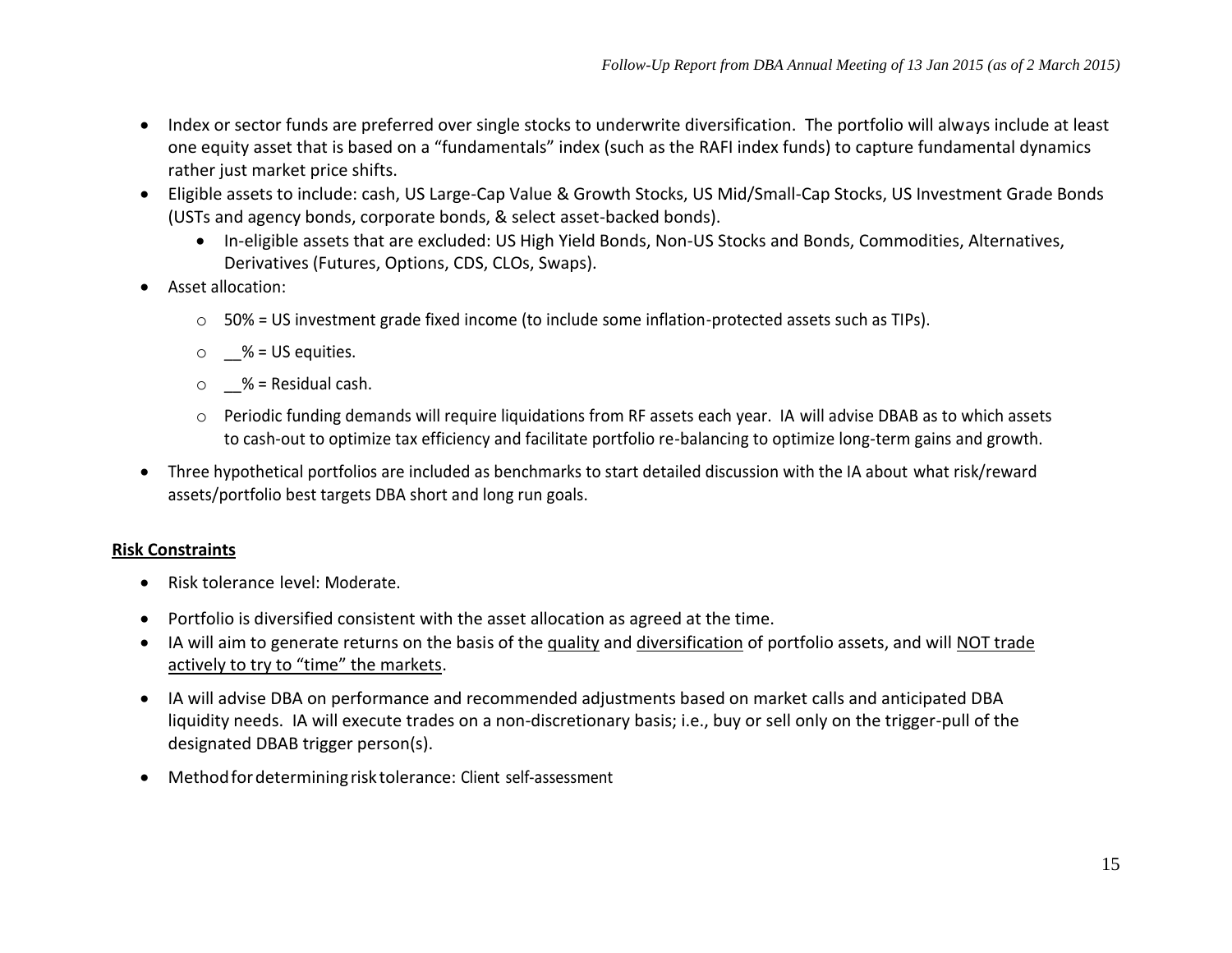#### **Portfolio Monitoring**

Terms set out here are suited to circumstances today. But changes will constantly challenge DBA RF fitness/suitability over the long-term in the face of performance spikes/dips, market volatility and trends, changes in funding requirements for the DBA RF, and changes in the DBAB. Accordingly, a systematic monitoring and adjustment approach is necessary to allow for flexibility while providing circuit-breakers on over-reaction to normal short-term market events.

#### **Asset Allocation**

IA and DBAB should review assetallocationwhenoneofthefollowingoccurs:

- WhenDBAobjectives, liquidity requirements, or circumstances change.
- Whensignificant assets areadded/removedfromtheplan.

#### **Portfolio Implementation**

IA and DBAB should look to adjust assetholdingswhenoneofthefollowing occurs:

- Quarterly re-balancing to "sell high/buy low" consistent with the asset allocation and to optimize the efficient growth of the RF.
- When a security over/under-performsits primary benchmark (for more than a quarter).
- When a security's Morningstar star rating is lowered.
- When a security's style or category is changed.

#### **Reporting**

IA will provide secured reports and information about the portfolio to the DBAB, DBA Manager, and others as indicated by the DBAB.

- 24/7 password-secured online access to the portfolio on the custodian's website.
- Quarterly reports, to include performance results and portfolio risk relative to the S&P500 benchmark, and recommendations for adjustments.
- Annual reviews and recommendations for adjustments.